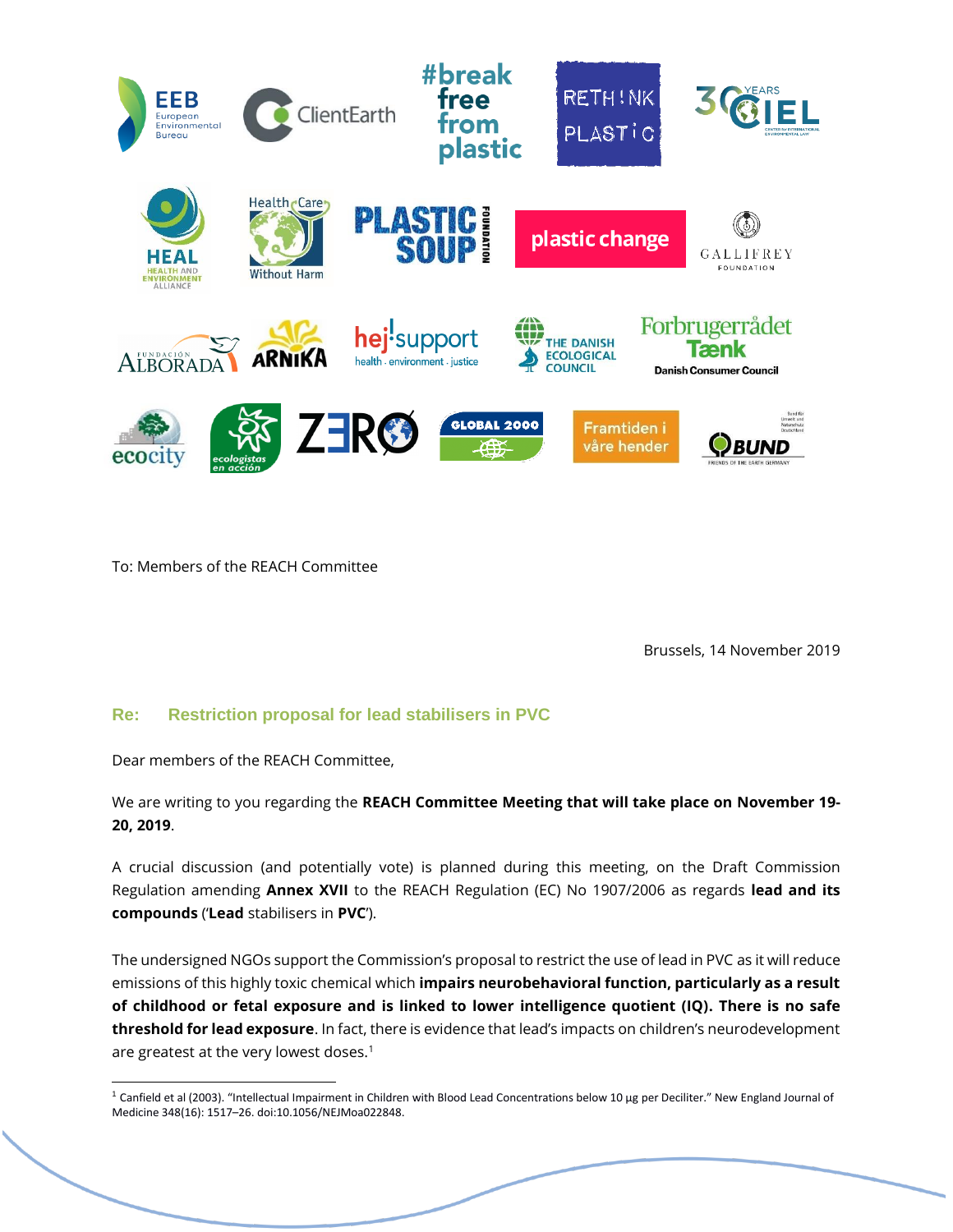**The restriction is feasible and affordable**. Previous efforts to remove lead from PVC have been widely successful, and today most or all PVC sold in the EU is lead-free. ECHA rightl[y concludes](https://echa.europa.eu/registry-of-restriction-intentions/-/dislist/details/0b0236e180a40af7) that the investment, development, and testing costs associated with the restriction are "negligible".

The EU PVC industry has today almost entirely phased out lead stabilisers. Most lead emissions from PVC sold in the EU today and in the future – around 90% – can be attributed to imported PVC articles.

**EU-wide action is necessary**. Although most human exposure to lead is due to historical emissions due to disposal, especially by incineration, the use of recycled PVC made of lead contaminated legacy PVC is also a source of human and environmental exposure to lead.

However, the proposal is not protective enough for the following reasons:

- **The scope is narrow** as it excludes lead that is not used as stabiliser, such as leaded pigments. As acknowledged by the ECHA committees in th[e final opinion](https://echa.europa.eu/registry-of-restriction-intentions/-/dislist/details/0b0236e180a40af7), "Restriction of any lead present in PVC (regardless of intended function) would contribute to addressing the risks identified in the proposal. In addition, it might not be readily apparent why lead is present in an article, so specifying a particular use might not be helpful from an enforcement perspective (the Forum for enforcement indicated in their advice that the restriction will be simpler to enforce if enforcement authorities do not have to demonstrate the function of any lead detected in PVC above the relevant concentration limit)".
- Also, **the current proposal will lower the level of protection** in Denmark, **since the national rules are more restrictive than the proposed EU limit values**. Moreover, it is obvious that stricter levels are possible since they are already implemented in Denmark and the industry started the phase out of lead in the 1980's.

# Furthermore, **we vehemently reject the proposed higher concentrations of lead in recycled materials (2% and 1% for rigid and flexible PVC recyclate, respectively) compared to virgin material (0,1%).**

This derogation raises three main issues.

- First, the proposal relies on flawed assumptions to conclude that recycling PVC containing lead will have a beneficial environmental and health impact.
- Second, as a matter of fact this derogation goes against the EU objective to transition towards a circular economy.
- Third, recycling is not an adequate waste management option for PVC containing lead.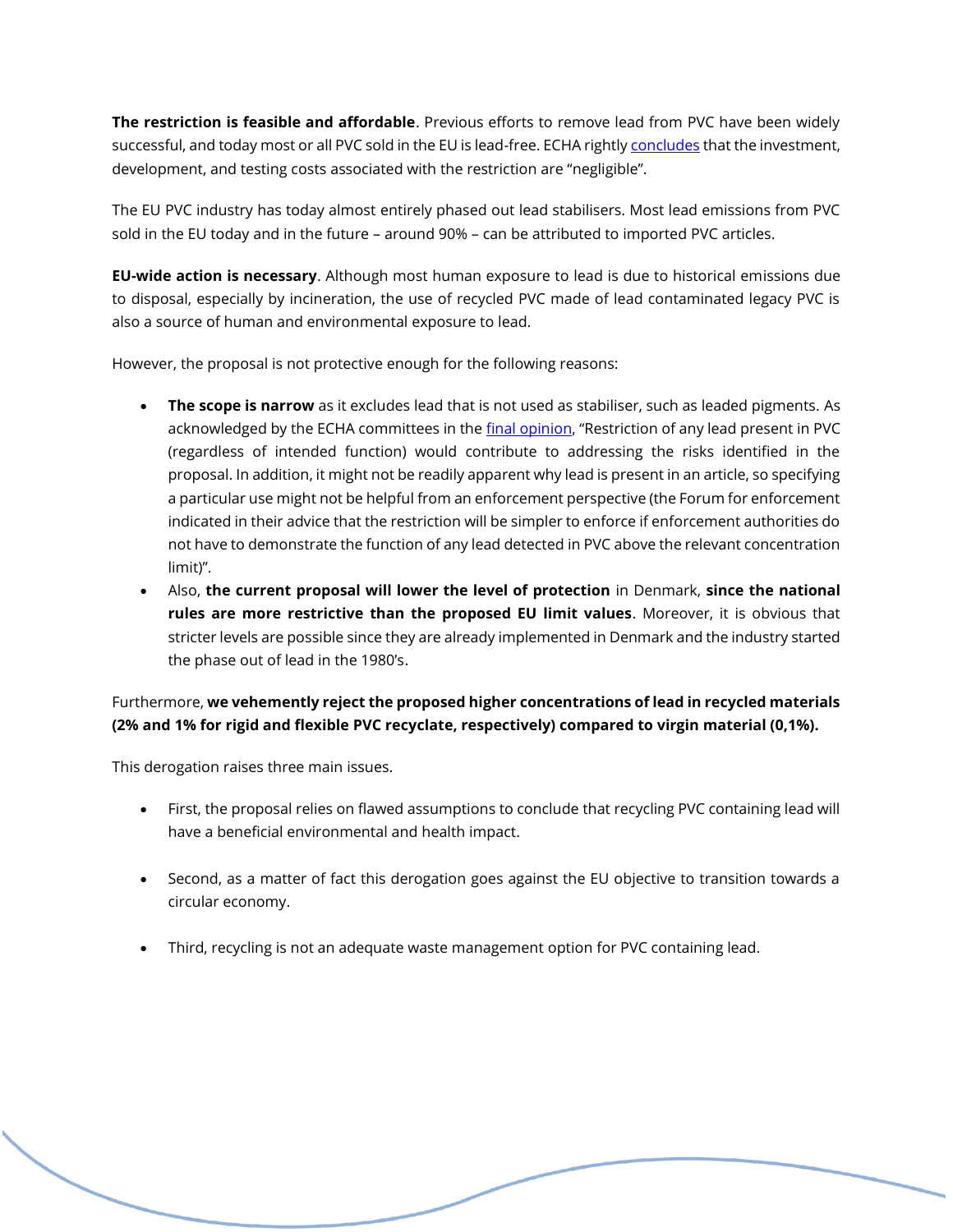## **1- Flawed end of life assumptions lead to toxic recycling being promoted**

The European Commission proposes a derogation to the restriction, **allowing a higher level of lead in recycled PVC** containing up to 1-2% (for flexible and rigid PVC) of lead compounds, weight by weight, i.e. **10-20 times more than what the proposal allows for virgin PVC**.

That proposal is based on the assumption that the disposal of PVC waste via landfilling and incineration are "alternative to recycling". However, **recycling is not an end of life rather than a prolongation of life with its consequent additional releases during the new service lives in the different life cycles**.

After some number of service lives, lead-stabilised recycled PVC will need to be disposed of through landfilling or incineration. Hence, recycling of lead-stabilised PVC will actually increase the overall emissions of lead (given its longer service life) and delay but not prevent its eventual (landfilling/incineration) disposal and consequent emissions.

As explained in our comments to RAC and SEAC<sup>2</sup>, we question the logic of the scientific reasoning behind this higher level of lead tolerated in the recycled PVC: the Annex XV dossier compared emissions of lead foreseen in three scenarios of end of life: incineration, landfill and recycling. But this comparison exercise is **structurally flawed since it** *assumes* **that recycled PVC will not,** *ultimately***, be disposed of through landfilling or incineration and disregards the fact that PVC cannot be recycled forever**. The proposal therefore underestimates the release of lead into the environment in the full scenario including after it is recycled.

The assessment of releases of lead are calculated uniquely during the recycling process. However, **this assessment does not take into account, in the scenario where the PVC is recycled, the prolonged service-life and thus prolonged release of and exposure to lead, during the new use phase but also ultimately its end of life.** In response to this comment (see [RCOM](https://echa.europa.eu/registry-of-restriction-intentions/-/dislist/details/0b0236e180a40af7) p. 59) ECHA stated: 'it is correct that articles derived from recycling will have additional service lives with the accompanying emissions' but ECHA didn't re-do its calculations taking this into account.

Finally, PVC recycling rates are currently only around 10%<sup>3</sup>, and industry hopes to reach 20% by 2020; in either case, the vast majority of this leaded PVC will ultimately be disposed of through landfilling or incineration.

**The Commission and Member States should therefore reject this derogation from the restriction proposal and/or ask ECHA to re-evaluate its assumption that recycling is the lowest-risk alternative**  by including the risks over all service lives of the recycled material. With these risks included, segregating lead-stabilized PVC and treating as hazardous waste may provide the lowest-risk alternative.

<sup>2</sup> ClientEarth: [https://www.documents.clientearth.org/library/download-info/clientearths-comments-on-echas-proposal-to-restrict](https://www.documents.clientearth.org/library/download-info/clientearths-comments-on-echas-proposal-to-restrict-lead-compounds-in-pvc/)[lead-compounds-in-pvc/](https://www.documents.clientearth.org/library/download-info/clientearths-comments-on-echas-proposal-to-restrict-lead-compounds-in-pvc/) and EEB comments on annex XV report and SEAC opinion[: https://echa.europa.eu/registry-of-restriction](https://echa.europa.eu/registry-of-restriction-intentions/-/dislist/details/0b0236e180a40af7)[intentions/-/dislist/details/0b0236e180a40af7](https://echa.europa.eu/registry-of-restriction-intentions/-/dislist/details/0b0236e180a40af7)

<sup>&</sup>lt;sup>3</sup> [https://www.plasticseurope.org/application/files/6315/4510/9658/Plastics\\_the\\_facts\\_2018\\_AF\\_web.pdf](https://www.plasticseurope.org/application/files/6315/4510/9658/Plastics_the_facts_2018_AF_web.pdf) and [https://vinylplus.eu/uploads/images/ProgressReport2019/VinylPlus%20Progress%20Report%202019\\_sp.pdf](https://vinylplus.eu/uploads/images/ProgressReport2019/VinylPlus%20Progress%20Report%202019_sp.pdf)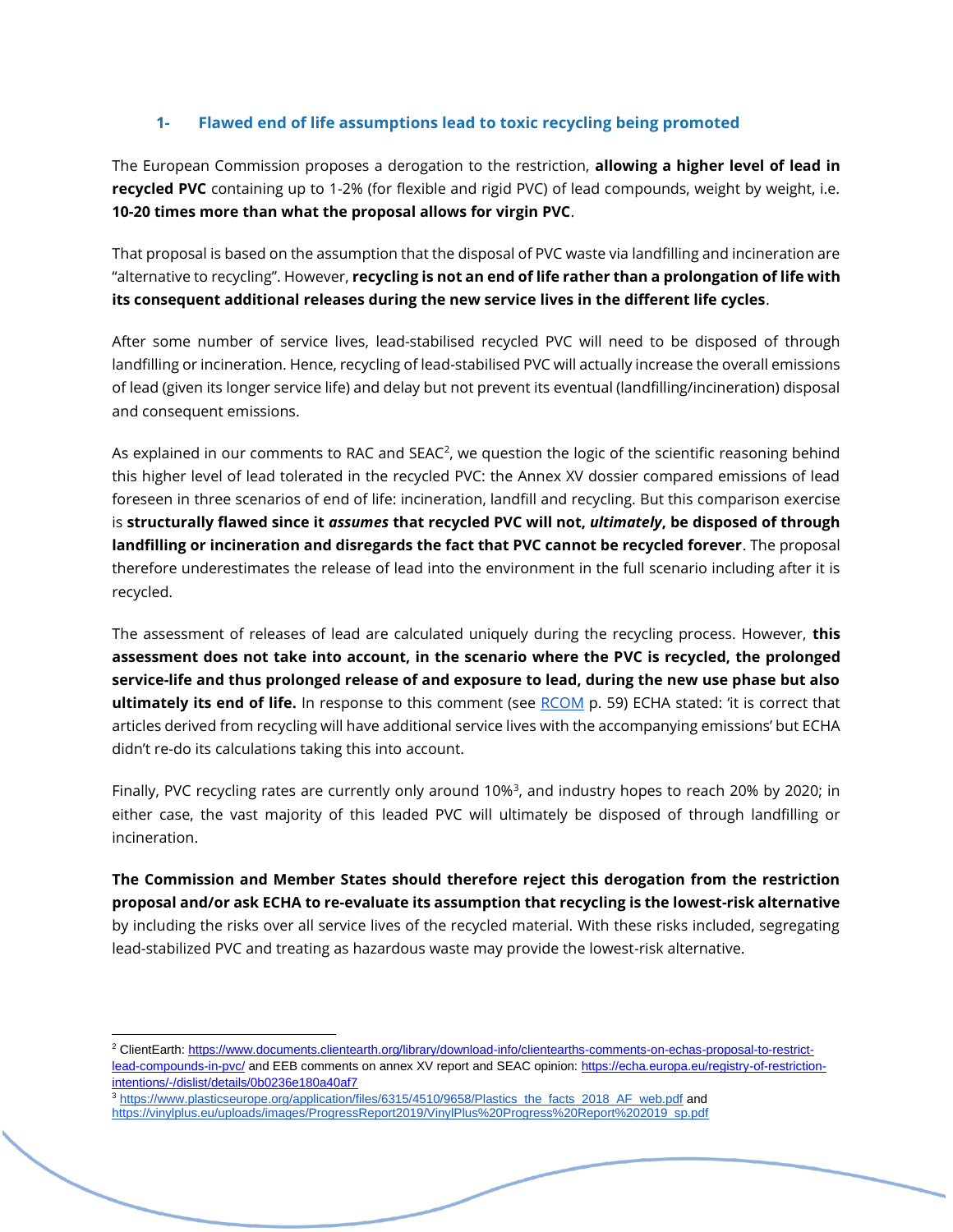### **2- Contradiction with the circular economy agenda**

The EU has embarked on a move towards a circular economy. The Commission's communication on the chemicals, products and waste legislations interface rightly charted a course towards non-toxic material cycles.

We recall that the Council Conclusions o[f](http://data.consilium.europa.eu/doc/document/ST-10447-2018-INIT/en/pdf) [June 2018,](http://data.consilium.europa.eu/doc/document/ST-10447-2018-INIT/en/pdf) [June 2019](http://data.consilium.europa.eu/doc/document/ST-10713-2019-INIT/en/pdf) an[d](https://www.consilium.europa.eu/media/40927/st12795-2019.pdf) [October 2019](https://www.consilium.europa.eu/media/40927/st12795-2019.pdf) strongly highlight and encourage promoting **non-toxic material cycles/circular economy**. This should also concern ecoinnovation achieving the detoxification of waste containing legacy substances, which is already possible for lead contained in recycled materials like PVC.

In addition, the related [Parliament resolution](https://www.europarl.europa.eu/doceo/document/TA-8-2018-0353_EN.html) called for 'the **same level of protection for human health and the environment, whether products are made of primary or recovered materials**'; reiterated that 'in accordance with the waste hierarchy, **prevention takes priority over recycling';** that, accordingly, '**recycling should not justify the perpetuation of the use of hazardous legacy substances**'; and considered that '**all primary and secondary raw materials should be subject to the same rules**'.

However, as we have pointed out before, **the recycling derogation is at odds with the EU's commitment to a circular economy.** This is only one example of a broader discrepancy between different EU policies described in a recent EC communication on the interface between chemical, product, and waste legislation. In fact, that report uses the problem of hazardous additives to PVC as an example of the challenge of "legacy substances".

The expertise of ECHA's committees leads them to emphasize a narrow view of the proposed restriction. Future risks from contaminated recycling loops are more difficult to calculate, and easier to discount. We invite the Commission to address this challenge of the interface between chemicals and waste, and that it will provide guidance on how these goals can be better integrated. Opening the recycling of PVC containing lead in the meantime is inconsistent with all the work done by the Commission so far and undermines all the efforts made (and public resources spent) to find a solution to this complex issue.

**We therefore request the Commission and Member States to stop any attempt to granting double standards between recycled and virgin materials, until the political questions raised in the interface work are answered**. Otherwise, all contributions by Member States, stakeholders, the Parliament and the Council during the different consultations would be meaningless.

Furthermore, **the presence of legacy chemicals and diverging standards place huge strains not only for recycling but even more for protecting people and the environment from exposure to hazardous substances**. The proposed derogation also drives up the costs of complying with legal requirements when using recovered materials and making virgin ones comparatively cheaper, safer and more reliable.

**The proposed derogation will allow for continued contamination of the supply chain and consumer products far into the future, greatly weakening the effect of the restriction and undermining public trust and support to recycling**.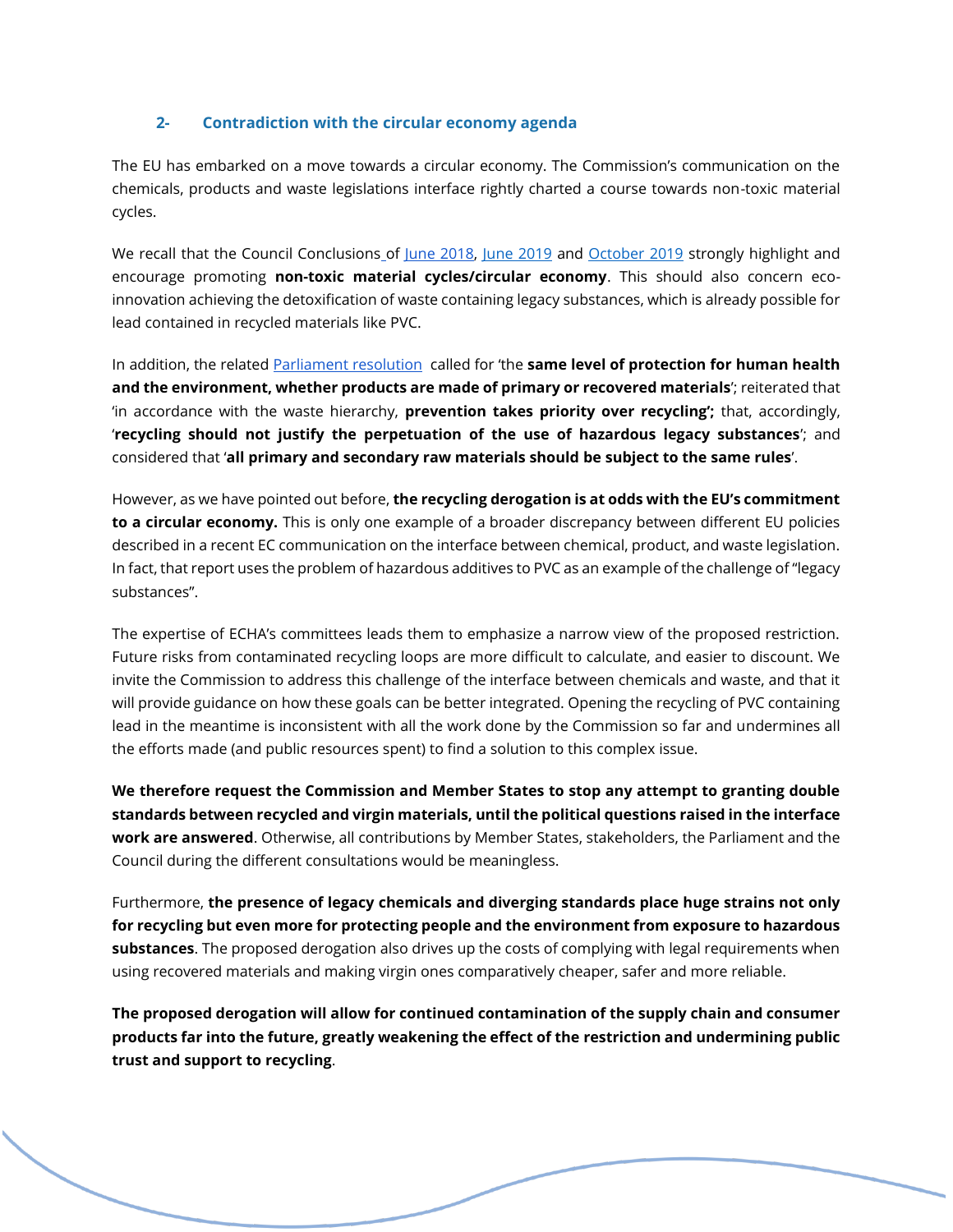### **3- Recycling is not an adequate waste management option for PVC**

The concerns about PVC focus on chemical hazards associated with its [entire life cycle](https://www.ciel.org/wp-content/uploads/2019/02/Plastic-and-Health-The-Hidden-Costs-of-a-Plastic-Planet-February-2019.pdf) - from production to disposal - including additives (not only lead) used for performance characteristics and applications.

#### **PVC waste is and should be treated as hazardous waste hence should not be recycled.**

Recycling of PVC materials is significant and is increasing; in 2015, over half a million tonnes of PVC was recycled. Therefore, any use of lead in PVC is problematic, since PVC, when recycled, may continue to contribute to overall lead exposure.

Given the non-threshold neurotoxicity of lead, and high toxicity of other additives, such as DEHP, cadmium or titanium dioxide, PVC is de facto hazardous waste and should be treated as such. It is therefore critical to keep PVC out of the supply and recycling chains. As the EU moves towards a circular economy, any lead (or other additives in PVC) introduced has the potential to contaminate the supply chain far into the future.

Recycling is a priority, but recycling of toxic materials will contaminate the entire circular economy into the future. **In the interests of keeping recycling loops clean, contaminated products should be placed in specific hazardous waste landfills (not incinerated) instead of recycled, unless they can be decontaminated ahead of recycling.**

To conclude, the derogations in the current restriction are enabled only by an incomplete assessment of the long-term risks from lead-contaminated recycling loops. **Our current enthusiasm for recycling, though well-meaning, must not put the health of future Europeans at risk. Otherwise, it will not only be a public health issue, but also will have the unintended consequence to undermine the trust in recycling, a trust that is fundamental to ensure the efficient use of resources.**

**We therefore ask the Commission and Member States to ensure that PVC is treated in specific installations for hazardous waste instead of conventional landfill or incineration sites.**

An additional comment in case the Commission and Member States wish to proceed with the non-properly justified derogation to recycled PVC is that the **proposed labelling is misleading and undermines protection.**

The labelling provisions will allow manufacturers to manage the risks of PVC and recyclers to segregate material streams. However, the current formulation 'contains recovered PVC' can hamper the consumers' protection and their right to make informed decisions.

While labelling is supposed to drive vigilance on the higher concentration of lead in recovered PVC, **such formulation is misleading and praises materials rather than informing about the risks.** Uninformed consumers and professionals are likely to interpret the warning "contains recovered PVC" as a positive feature, whereas it is meant as a warning. Recovered PVC free from lead, if used as a positive attribute, must be distinguishable from PVC containing heavy metals.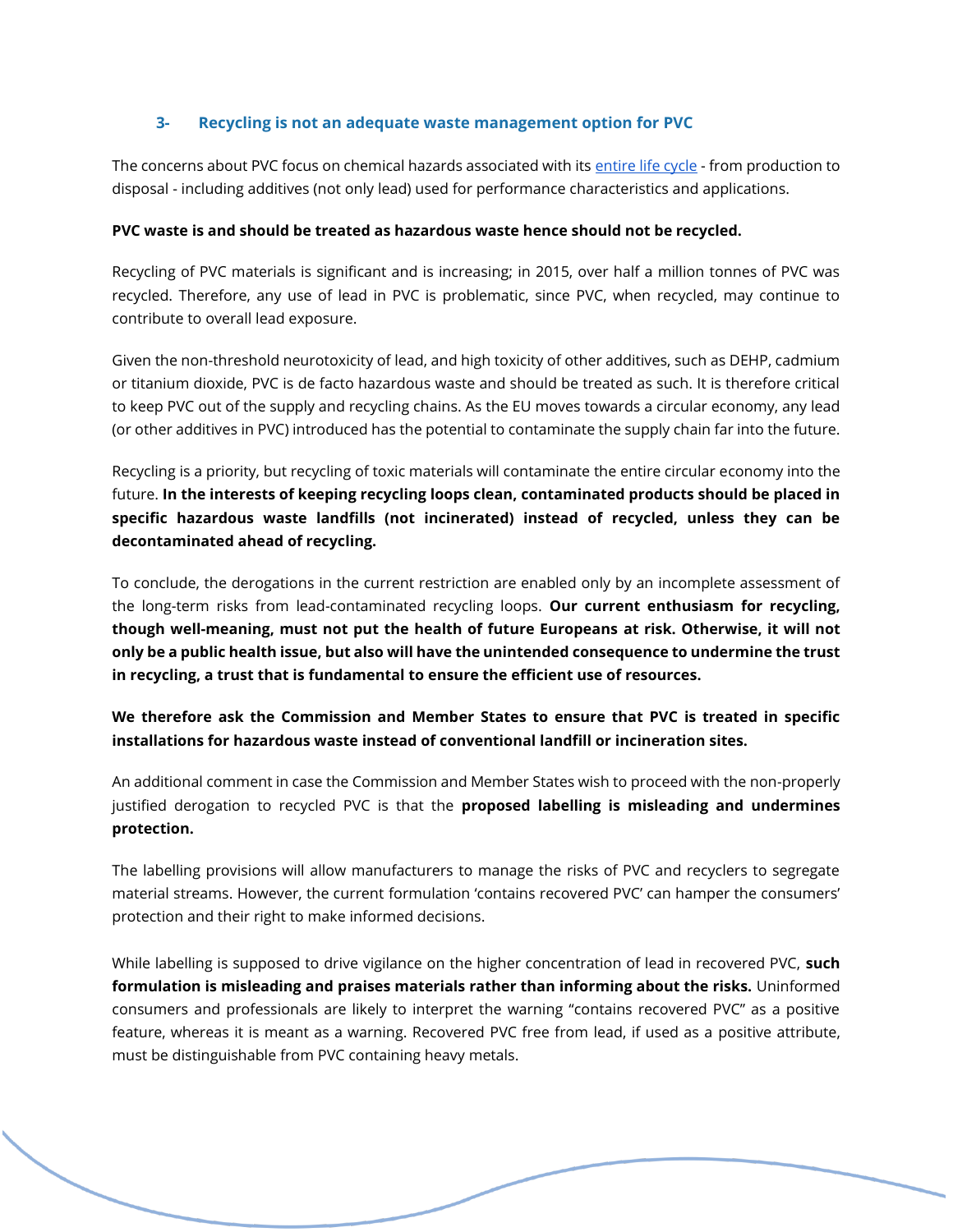**The labelling provision needs to be more precise by informing about the recycled PVC concerns** by stating for example 'contains recovered PVC with higher concentration of hazardous chemicals than authorized for virgin'; 'WARNING: contains recovered PVC with lead" or adding a warning sign (with "Pb").

These points indicate the **urgency of setting stringent thresholds for lead in PVC regardless it is primary or secondary material and to extend the scope of the restriction proposal**. There is no lower limit for lead – where concentration of lead does not damage the development of children's brains.

Therefore, the undersigned NGOs **call for precaution**. With a completely persistent (i.e., elemental) hazard like lead, **phasing out use as fast as possible is the only good option**, since neither recycling (of a toxic material) or disposal (landfilling or incinerations) are sustainable approaches.

We thank you for consideration of this important matter.

Yours sincerely,

Tatiana Santos Policy Manager- Chemicals and nanotechnology, EEB

On behalf of:

### **European and international organisations:**

BFFP - Break Free From Plastic

CIEL - Center for International Environmental Law

ClientEarth

EEB – The European Environmental Bureau

Gallifrey Foundation

HEAL – Health and Environment Alliance

HEJSupport International

HCWH Europe – Health Care Without Harm Europe